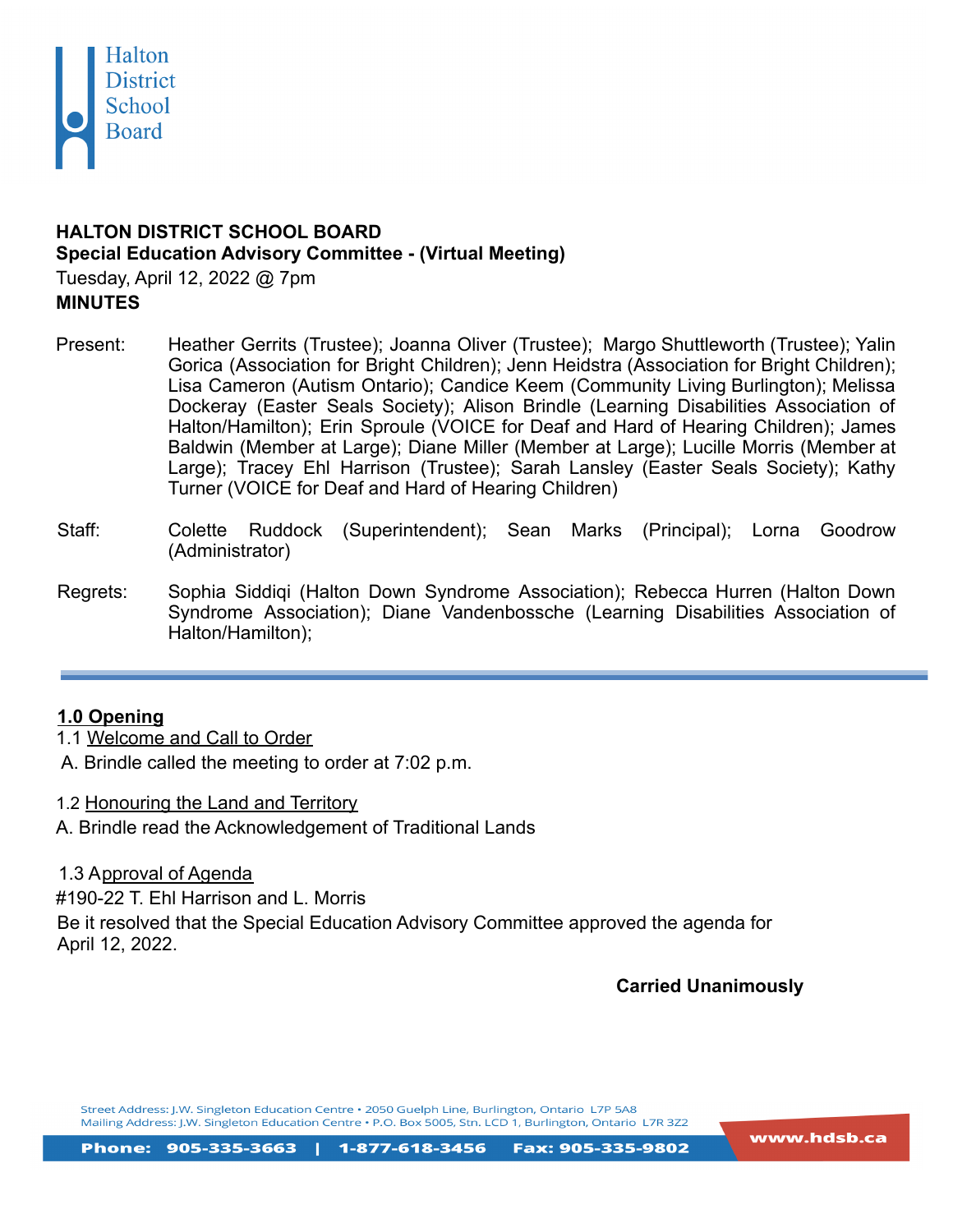1.4 Minutes of March 1, 2022 #191-22 D. Miller and Y. Galin Be it resolved that the minutes for the meeting of the Special Education Advisory Committee for March 1, 2022 be approved.

### **Carried Unanimously**

#### **2.0 Action**

Action Item 2.1 A presentation was made by Rossana Bisceglia from our Research and Accountability Department on Aggregation of Identity Based Data. R. Bisceglia welcomed SEACs feedback after the presentation and several SEAC members asked R. Bisceglia questions.

Action Item 2.2 Superintendent Ruddock, gave a presentation on the 2022-2023 Special Education Plan that was shared with SEAC in March. After the presentation, there was a discussion and several SEAC members had questions and comments on the Plan.

#### **3.0 SEAC Discussion/Question Period**

Y. Gorica asked about staffing due to Covid's 6th wave. When teachers from our self-contained classrooms are absent, how does the Board fulfill these absences as special training for these classes is required. Superintendent Ruddock commented that it has been a challenge to cover these absences. This is a challenge in every school board. It is a very difficult time in education in terms of a staffing perspective. We are approaching this with a layered approach, ie. utilizing our central staff, school administrators, etc. Our first and foremost thought though is always to the safety of our students. A. Brindle wanted to recognize the difficulty of staffing in our Board and to thank the Board for all their staffing efforts.

#### **4.0 Communication to SEAC**

#### 4.1 Superintendent's Report

- **A. Summer Learning -** We have again received funding for offering summer learning for special education. The intent will be to offer a variety of programs during the month of July contingent on registrations as well as staff support. These programs will be offered virtually and run 4 days/week. Information will be going out to schools and families in the coming weeks. In addition, schools will be receiving funds for transitional support to be used during the last two weeks of August.
- **B. Tutoring supports -**The Ministry has provided special funding for tutoring supports for students the areas of literacy, numeracy and other foundational skills. After school and summer opportunities - are being planned by School Programs, in addition to the SES opportunities described in #1.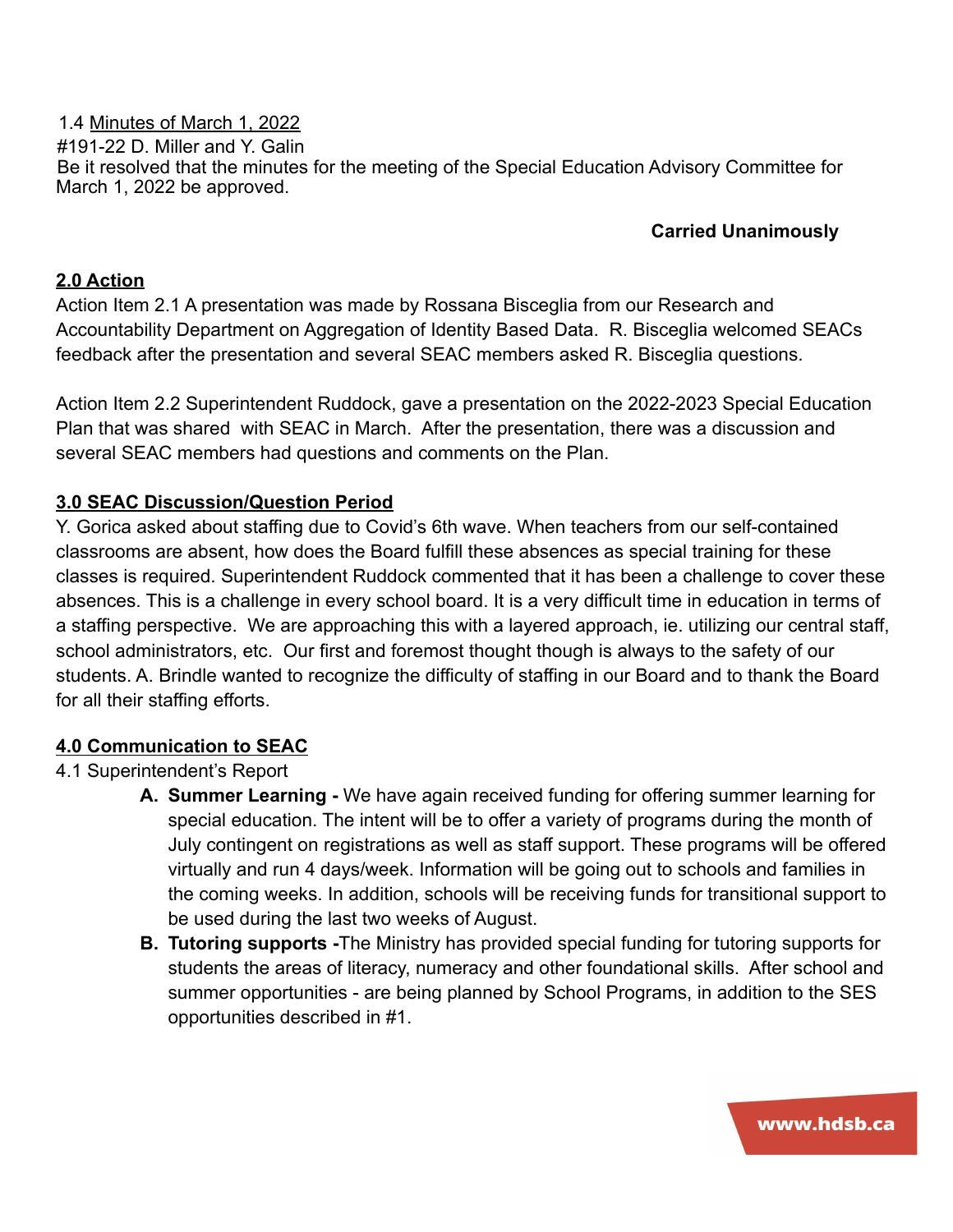Community organizations have also been invited to submit proposals for 15% of the total allocation (\$450 000). The invitation for proposals went out to SEAC organizations, organizations with an existing MOU and those with a working relationship with the board. The call for proposals closes April 22nd and recipients selected the week of the 25th.

- **C. Professional assessments** we will once again be completing summer assessments both psych educational and language assessments. This work is funded through both board and ministry sources.
- **D. [Development of proposed Kindergarten to Grade 12 education standards 2022](https://www.ontario.ca/document/development-proposed-kindergarten-grade-12-k-12-education-standards-2022-final-recommendations) [final recommendations report](https://www.ontario.ca/document/development-proposed-kindergarten-grade-12-k-12-education-standards-2022-final-recommendations)** has been released. In all, there are 225 recommendations -many of which recommend policy and practice changes. We are awaiting Ministry of Education direction on next steps.
- **E. CPP boundary in Oakville** With the continued growth in the CPP programs in Oakville, particularly at White Oaks SS, we have re-examined how we determined the CPP for a Grade 8 to 9 transition. Students east of 16 Mile Creek will attend WOSS; students west of the creek will attend TA Blakelock, effective September 2022.
- **F. Remote learning for 2022-23** -Interest in remote learning for next year is significantly less than the past two years.
	- a. Secondary: approximately 300 students have chosen remote;
	- b. Elementary: approximately 500 students have chosen remote
	- c. Staff are currently looking at the viability of course and program offerings, based on enrolment numbers, and will work with families to ensure students are supported.

# **4.2 Association Reports**

Alison Brindle reported the following:

LDAHH was very fortunate to receive 2 years of funding from the Ontario Trillium Foundation for a project to work with members of our Black community to look at the supports in place for Black students with learning disabilities and/or ADHD in Halton and Hamilton, in the community, the school boards and progressing into post-secondary institutions. We are hoping to work with the local school boards to identify the kind of support that our Black community members need and want for their children with learning disabilities.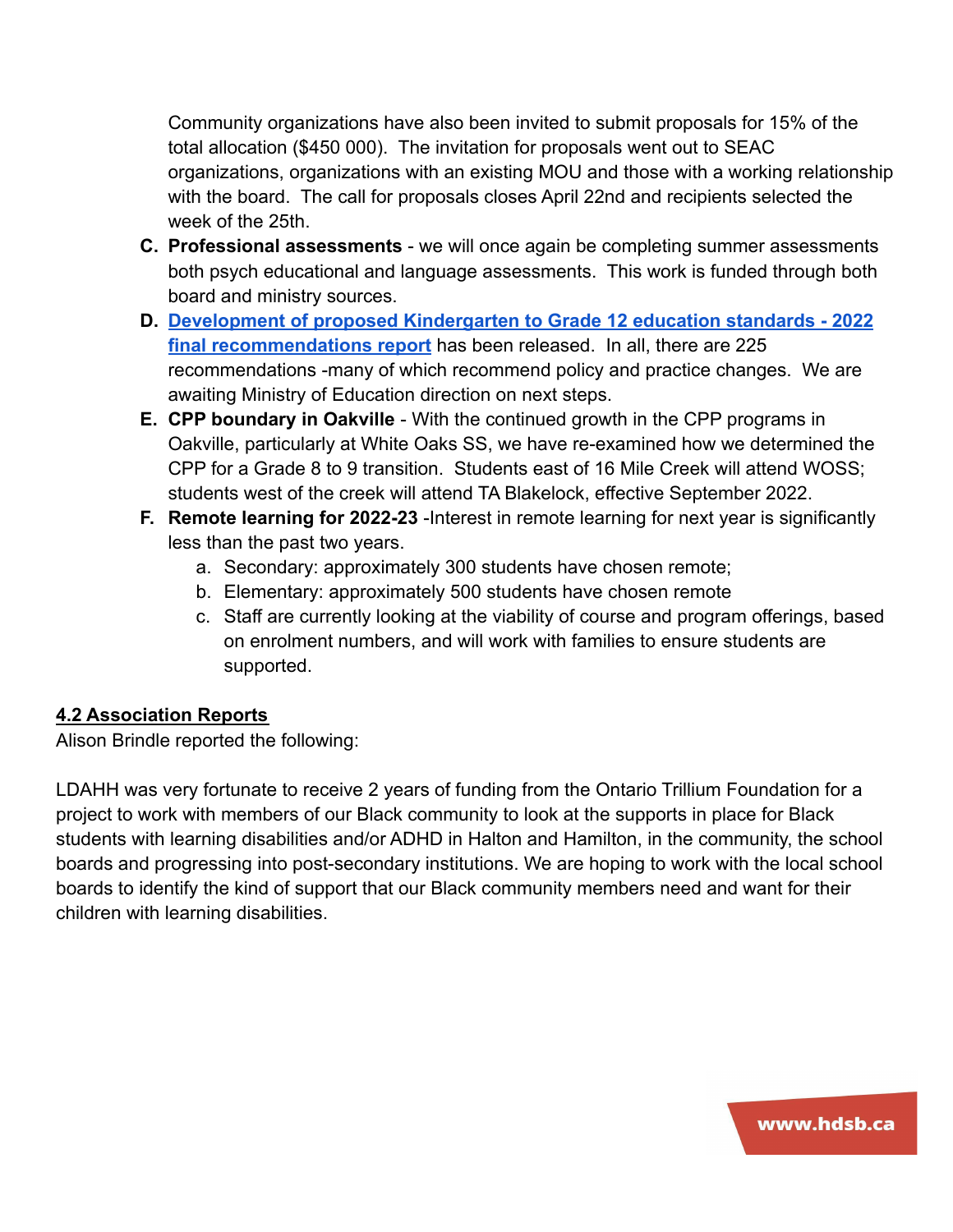### **4.3 Trustee Reports**

T. Ehl Harrison and H. Gerrits reported the following:

- 1. Trustees will be having a budget workshop tomorrow evening. Funding from the province is status quo. Some COVID-related funds are carrying over this year, allowing continuity of some of the supports and PPE. In light of heightened learning and well-being needs, it appears that there may be some difficult trade-offs to consider.
- 2. A new school in Milton was recently named Rattlesnake Point Public School.
- 3. Trustees sent a [letter](https://drive.google.com/file/d/1GS0TpEECLD5O53ttgAW4-uBkWKE9BAzI/view) this week seeking funding support for additional learning resource teachers, in part to address learning loss during the pandemic.
- 4. A special board meeting will be held tomorrow evening prior to the Committee of the Whole to get/share/discuss updated information about masking.
- 5. A recent [decision](https://drive.google.com/file/d/1hCA5IIr-VVIrIBj7ZB4_YO6U9wsZSf61/view) has been made to formally recognize History and Heritage months.
- 6. Trustees are working on a number of initiatives including updating the By-Laws and a number of policies, Trustee Promotion and Onboarding, and Self-Assessment.
- 7. Later this month, Trustees will launch Re-Imagine Forward, an initiative meant to bring people together to share stories and ideas about possible big moves to reimagine public education. You and all of your members and colleagues are invited.
- 8. Director Ennis continues to host a panel series on identity, inclusion and human rights. The next one, Indigenous Perspectives on Decolonizing Education and Land will take place on Tuesday, April 26 at 6 - 7:30 p.m. This and all sessions can be accessed [here.](https://hdsb.ca/our-board/Pages/Human%20Rights%20%26%20Equity/Directors-Panel-Series-Identity-Inclusion-Human-Rights.aspx)

### **4.4 Committee Reports**

- PIC none
- Accessibility Coordinating Committee none
- Equity and Inclusive Education Advisory Steering Committee none
- Mental Health and Well-Being Strategy Steering and Advisory Committee none

### **5.0 Next Agenda/Order Paper**

SPED Plan Budget Well-Being Aggregated Data

At this point, Y. Gorica asked a question that had been submitted by the public. See below:

*"I was wondering why only 2 diagnostics have to be chosen to appear on an IPRC/IEP when a student has multiple diagnostics?"*

Superintendent Ruddock and S. Marks, Principal of Special Education Services